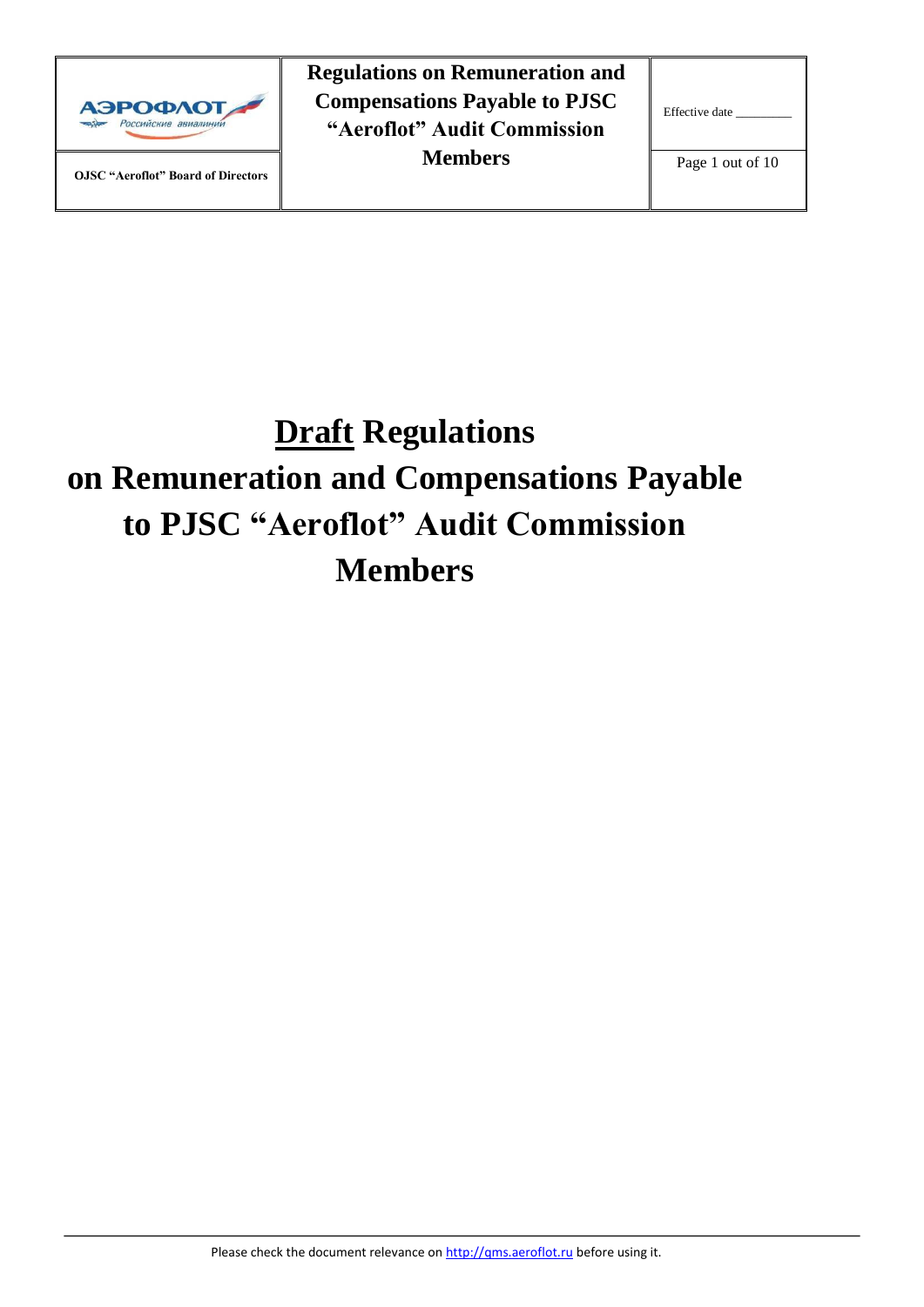|                                           | <b>Regulations on Remuneration and</b> |                  |
|-------------------------------------------|----------------------------------------|------------------|
| <b>АЭРОФЛОТ</b>                           | <b>Compensations Payable to PJSC</b>   | Effective date   |
| Российские авиалинии                      | "Aeroflot" Audit Commission            |                  |
| <b>OJSC</b> "Aeroflot" Board of Directors | <b>Members</b>                         | Page 2 out of 10 |
|                                           |                                        |                  |
|                                           |                                        |                  |

#### **1. General Provisions**

- 1.1. These Regulations on Remuneration and Compensations Payable to PJSC "Aeroflot" Audit Commission Members (hereinafter, the Regulations) have been prepared pursuant to Law No. 208- FZ "On Joint-Stock Companies" dated December 26, 1995, the Articles of Association of Public Joint-Stock Company "Aeroflot – Russian Airlines", Regulation on the Audit Commission of Public Joint-Stock Company "Aeroflot – Russian Airlines". These Regulations shall set forth the amounts and procedure of payment of remuneration and compensations to the Audit Commission members for performance of their duties as members of the said commission of PJSC "Aeroflot" (hereinafter, the Company).
- 1.2. The following terms and definitions shall be used for the purposes of these Regulations:
	- Audit Commission member: an individual elected as a member of the Company's Audit Commission;
	- Remuneration to an Audit Commission member: an amount of money payable according to the results of the reporting year to an Audit Commission member pursuant to Paragraph 2.9 of these Regulations.
	- 1.3. These Regulations shall take effect upon being approved by the general meeting of shareholders of OJSC "Aeroflot" pursuant to Article 48 Paragraph 19 "On Joint-Stock Companies" and shall constitute grounds for accruing and paying remuneration and compensations to the Audit Commission members.
	- 1.4. These Regulations shall extend to the Audit Commission members other than persons subject to any limitations or prohibition under federal laws to receive any payments from commercial organizations. No remuneration and compensations shall be paid to the Audit Commission members that are public servants (Article 12.1 Paragraph 3.3 of Federal Law No. 273-FZ "On Combating Corruption" dated December 25, 2008).

In the event of lifting any ban on or restrictions to payments receipt from commercial organizations for reasons stipulated by the Russian Federation laws, remunerations and compensations shall be accrued to a member of the Audit Commission starting from the date when the Audit Commission is notified by this member of the Company's Audit Commission that ban or restrictions were lifted in accordance with the procedure set forth herein.

- 1.5. Amounts of remuneration to the Audit Commission members calculated in accordance with these Regulations shall serve as guidelines. The final decision on the amount of remuneration shall be adopted by the general meeting of shareholders.
- 1.6. At a meeting where the annual report is approved and the annual accounting statements are presented for consideration of the annual general meeting of shareholders, the Company's Board of Directors in its decision on distribution of the Company's profits shall determine the amount of remuneration and compensations to the Audit Commission members to be approved at the general meeting of shareholders.
- 1.7. The general meeting of shareholders may decide to pay no remuneration to the Audit Commission members or change the amount of payments. If, under these Regulations, a decision was adopted to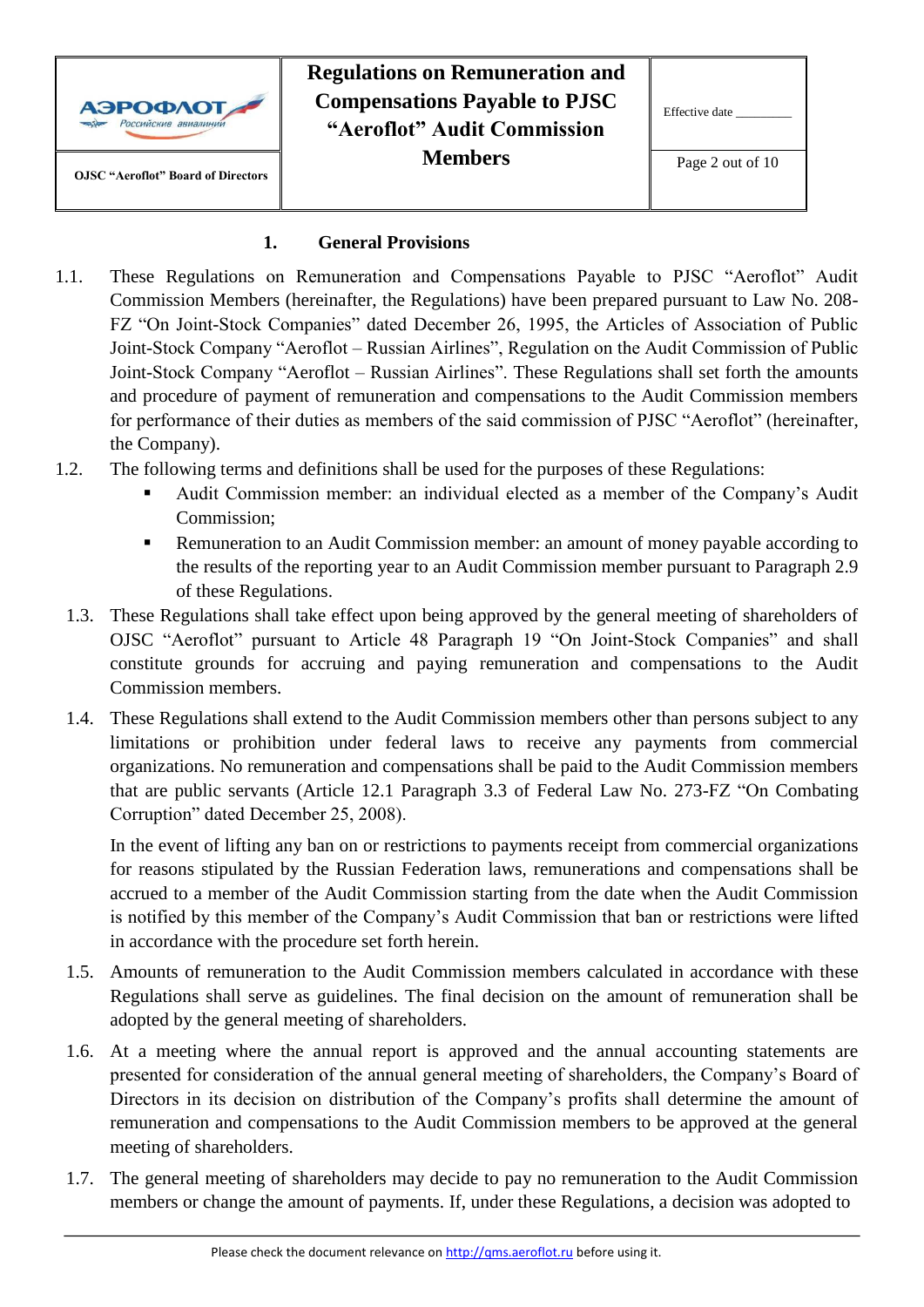

| Effective date   |
|------------------|
| Page 3 out of 10 |

reduce remuneration payable to the Audit Commission members with respect to the one calculated under Section 2 hereof, remuneration of each member of the Audit Commission shall be proportionately reduced.

1.8. In the event of early termination of duties of the Audit Commission members as a result of the Company's privatization, an extraordinary general meeting of shareholders shall be held before changes to the register of shareholders are made for the purposes of paying remuneration to the Audit Commission members.

#### **2. Procedure for Calculation and Payment of Remuneration to the Audit Commission Members**

2.1 The Audit Commission members shall receive one-time remuneration for the period of performing their duties. The basic remuneration amount for participating of an Audit Commission member in an audit of the financial economic activities shall be determined according to the formula below:

$$
R{\rm bas}=0.2^*R{\rm ad}
$$

where:

**Rbas** = remuneration amount of an Audit Commission member, RUB;

**Rad** = average annual remuneration of a professional director, RUB.

If, over the last three years, the Company's Board of Directors included professional directors, the average remuneration of a member of the Board of Directors **Raver** shall be derived as follows:

 $R^{\text{aver}} = R_1^{(1)} + ... + R_{N1}^{(1)} + R_1^{(2)} + ... + R_{N2}^{(2)} + R_1^{(3)} + ... + R_{N3}^{(3)}$ **--------------------------------------------------------------------**  $N_1 + N_2 + N_3$ 

where:

- in the first year  $N_1$  professional directors received annual remuneration

**R<sup>1</sup> (1)** ,.., **R***N***<sup>1</sup> (1)**;

- in the second year *N***<sup>2</sup>** professional directors received annual remuneration

**R<sup>1</sup> (2)** ,.., **R***N***<sup>2</sup> (2)** ;

- in the third *N***<sup>3</sup>** professional directors received annual remuneration **R<sup>1</sup> (3)** ,.., **R***N***<sup>3</sup> (3)**;

- 2.2 The basic remuneration of a member of the Company's Audit Commission may be revised only within the framework of approval of the revised Regulations by the general meeting of the Company's shareholders, given the requirements listed in Paragraph 2.1.
- 2.3 The actual remuneration of a member of the Audit Commission based on the results of the year shall be calculated according to the formula below: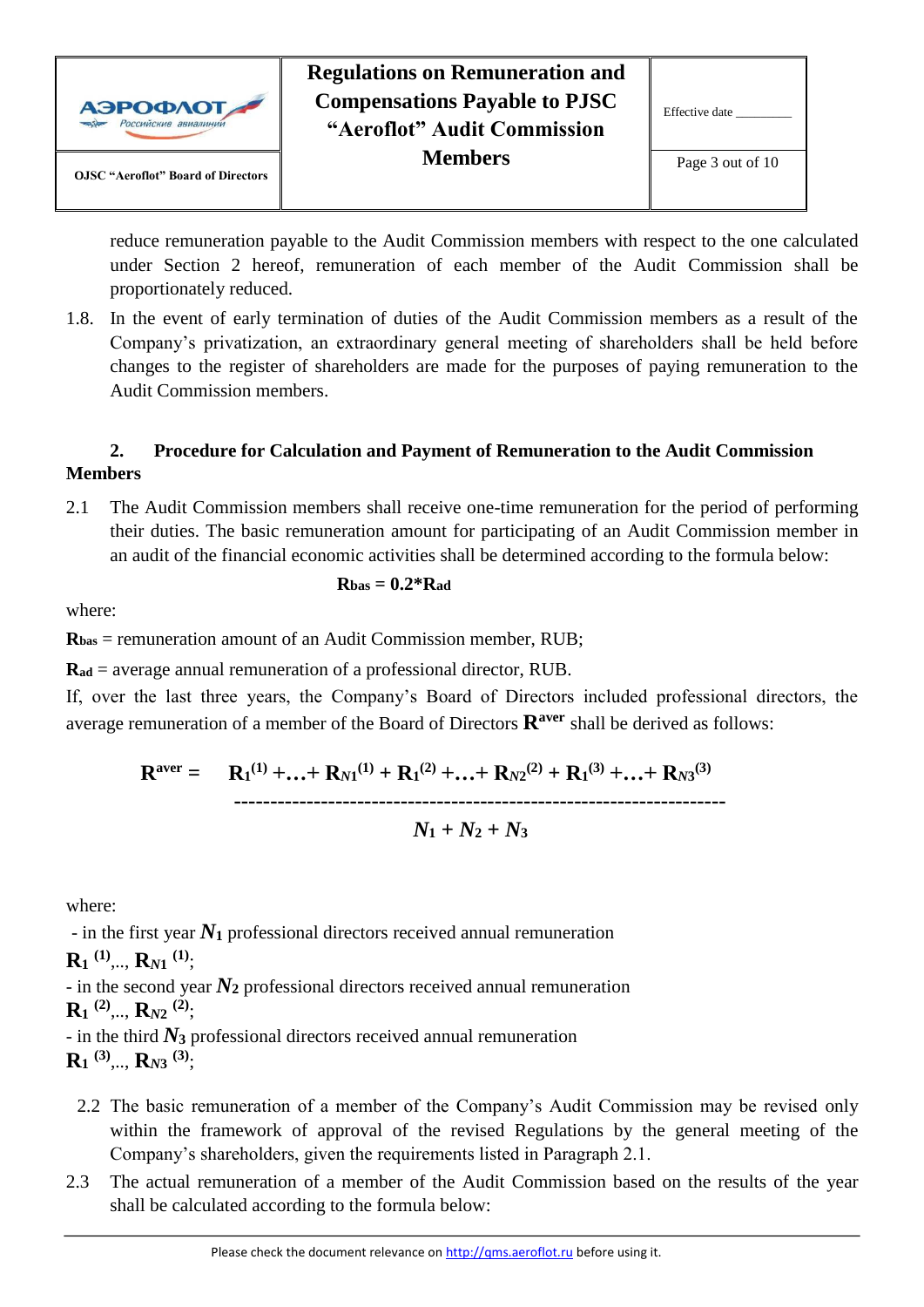

## $R_{\text{fact}} = R_{\text{bas}} * (m_i/m) * C_p$

where:

**Rfact** = actual remuneration amount calculated based on the basic remuneration amount;

**Rbas** = basic remuneration specified in Paragraph 2.1;

 $m_i$  = number of days in the corporate year during which an Audit Commission member performed his/her duties;

 $m =$  total number of days in the corporate year;

 $C_p$  = coefficient of personal participation of an Audit Commission member.

The coefficient of personal participation reflects participation of an Audit Commission member in meetings of the Audit Commission and performance of his/her additional duties as the chairman or secretary of the Audit Commission.

The personal participation coefficient shall be determined for each member of the Audit Commission individually according to the formula below:

$$
C_p = (1 + C_m + C_{add}) * C_{audit}
$$

where:

 $C_p$  = personal participation coefficient;

**Caudit** = coefficient of participation in audits of the Audit Commission is established by a decision of the Audit Commission based on the degree of participation of an Audit Commission member in the auditing process and quality of his/her work ranging from 0.000 to 1.000.

For the Chairman of the Audit Commission, the coefficient of participation in audits is set at **Caudit = 1,000**;

 $C_m = 0.1 * (n_i / n)$  = coefficient of participation in the Audit Commission meetings (a member of

the Audit Commission participated in  $n_i$  meetings out of  $n$  meetings held by the Audit Commission in the corporate year, including absentee votes).

**Cadd** = coefficient including work as the chairman of the Audit Commission:

 $C_{\text{add}} = 0.3$  \*  $(f_i/m)$  = for the chairman of the Audit Commission, where  $f_i$  = number of days in the corporate year (out of the total number m), during which the chairman's duties were performed. The coefficient of personal participation  $C_p$  and its components  $(C_m, C_{\text{add}}, C_{\text{audit}})$  shall be

determined in a decimal fraction format with accuracy of the third decimal place.

If an Audit Commission member in the corporate year actively participated in additional audits of the Audit Commission held according to a decision of the general meeting of shareholders, the Company's Board of Directors, or upon request of the Company's shareholder(s) holding in total at least 10 percent of the Company's voting shares, the chairman of the Audit Commission may ask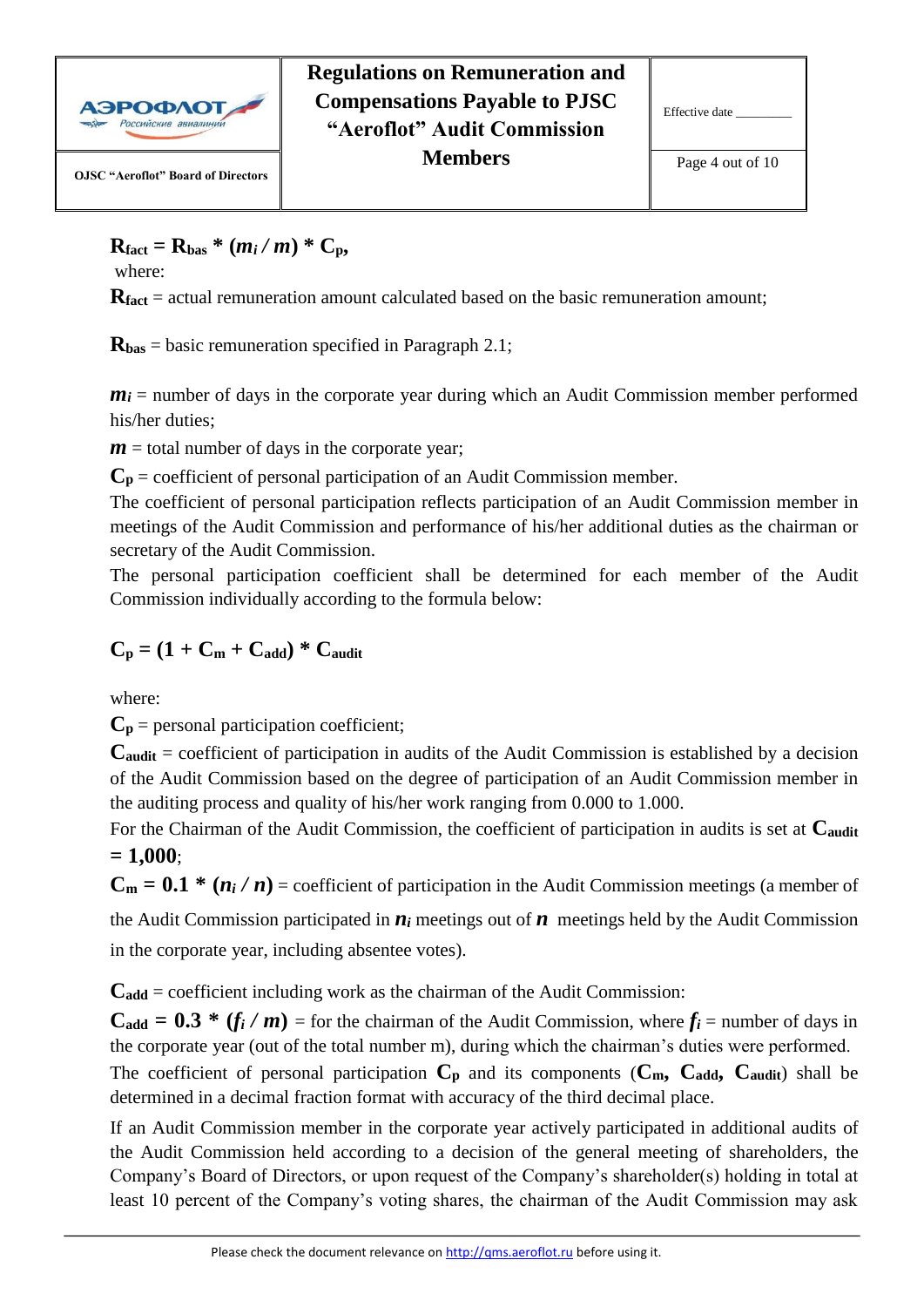

general meeting of shareholders to increase the personal participation coefficient calculated according to Paragraph 2.3, but no more than 20%.

- 2.4 Remuneration of the Chairman of the Audit Commission shall be 30 percent (30) higher than the basic remuneration of an Audit Commission member.
- 2.5 Remuneration of the secretary of the Audit Commission shall be ten (10%) percent higher than the basic remuneration of an Audit Commission member.
- 2.6 If an Audit Commission member took no part in more than fifty percent of meetings held by the Audit Commission or refused to participate in more than fifty percent of audits of the Company's financial and economic activities, no remuneration shall be paid. Basic remuneration of an Audit Commission member shall not be redistributed among the other members of the Audit Commission in this case.
- 2.7 Proposals of remuneration payable to the Audit Commission members shall be prepared by the Audit Commission Chairman calculating the actual amount of remuneration of each member of the Audit Commission in the form stated in Appendix 1 hereto. The Audit Commission Chairman may reduce or increase the basic remuneration to the Audit Commission members depending on the degree of their labor participation and quality of work. In particular, a degree of participation in audits and this work quality shall be taken into account apart from participation in the Audit Commission meetings.

Proposals about the actual amount of remuneration to the Audit Commission members prepared by the Audit Commission Chairman shall be considered by the Company's Board of Directors and, along with recommendations, proposed for the attention of the General Meeting of the Company's Shareholders.

If the general meeting of shareholders decided to pay no remuneration to the Company's Board of Directors, no remuneration shall be paid to the Audit Commission members.

The total annual amount of remuneration of all the members of the Audit Committee shall not surpass 5% of the calculation base for paying the Company's dividends.

- 2.8 The Company shall, on its own, calculate, withhold, and pay individual income tax arising in connection with payment of remuneration to the Audit Commission members.
- 2.9 Remuneration shall be paid in a monetary form according to the application(s) of an Audit Commission member for payment of remuneration/compensations prepared in the form provided in Appendices 2, 3 to these Regulations by transferring funds to the bank (deposit) account specified in the application of the Audit Commission member or in cash within 30 calendar days upon holding the annual general meeting of the Company's shareholders or at any other time indicated in the decision of the general meeting of shareholders.
- 2.10 An Audit Commission member may waive remuneration stipulated herein, whether in full or in part, by sending a proper waiver application to the Company's sole executive body.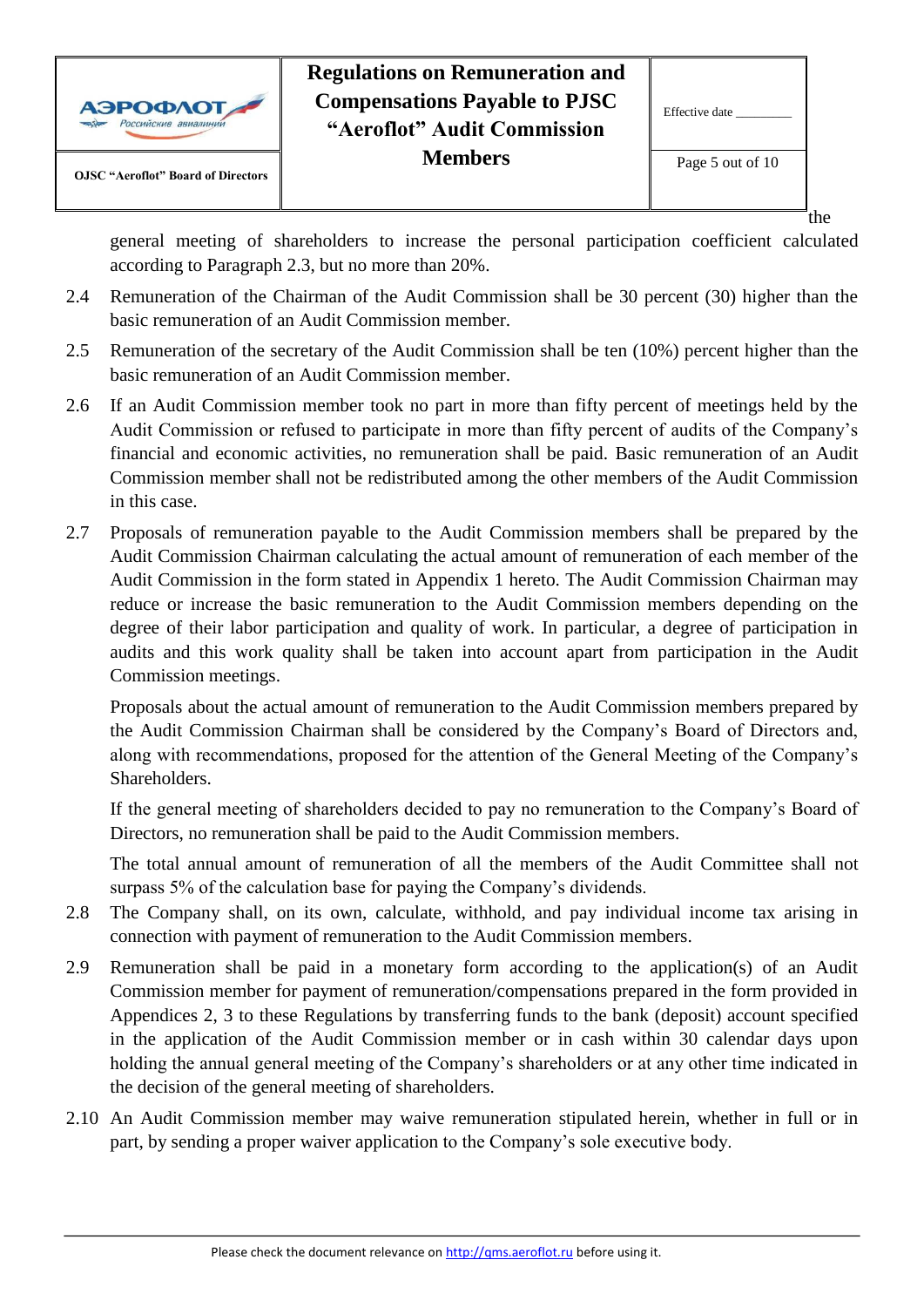

| Effective date |  |
|----------------|--|
|                |  |

#### **3. Remuneration Payment Source**

3.1. Remuneration to the Audit Commission members shall be paid by using funds of OJSC "Aeroflot" in a monetary form from net profits according to the financial year results.

#### **4. Remuneration Amount and Payment Procedure**

- 4.1. The Audit Commission members that are public servants shall receive no refunds of traveling and accommodation expenses from the Company.
- 4.2. If it is necessary to visit the Company's facilities, participate in the meetings of the Company's Audit Commission, and accomplish other tasks of the Company's Audit Commission, the Audit Commission members that are no public servants shall receive compensation of documented travel and accommodation expenses from the Company.
- 4.3. Payment of compensation of expenses incurred by the Audit Commission members related to the meetings of the Audit Commission and audits shall be subject to prior approval at the meetings of the Audit Commission.
- 4.4. The amount of compensation of expenses associated with participation in the meetings of the Audit Commission and audits shall be determined according to standards of refunding travel and accommodation expenses set at the Company.
- 4.5. If the amount of actual expenses incurred by an Audit Commission member that is no public servant is higher than that calculated according to Paragraph 4.4 of these Regulations, the surpassing amount shall not be refunded.
- 4.6. In order to refund incurred expenses, an Audit Commission member shall send to the Company a written application in the form of Appendix 3 to these Regulations along with original documents proving such expenses as well as documents necessary for payment of funds. Documents proving incurred expenses and those to be refunded shall be provided by an Audit Commission member in accordance with the procedure of accounting for traveling expenses set forth by the RF laws.
- 4.7. Compensations shall be paid by the Company within 30 business days after the Company receives documents stipulated by Paragraph 2.9 hereof.
- 4.8. No separate decision of the general meeting of shareholders to pay compensations to the Audit Commission members calculated in accordance with the provisions of this Section shall be required.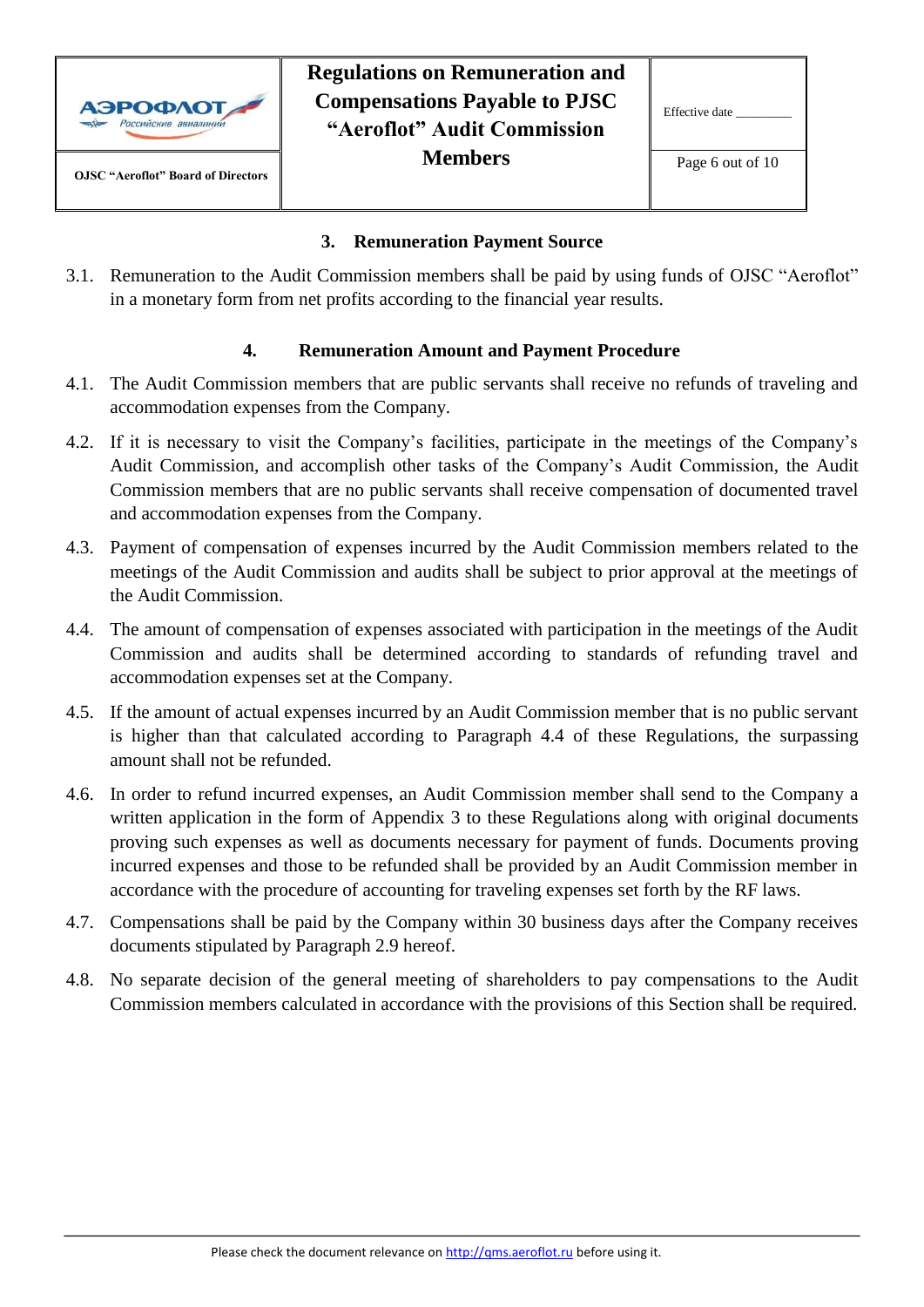

| Effective date   |
|------------------|
| Page 7 out of 10 |

Appendix No. 1

to the Regulations on Remuneration and Compensations Payable to PJSC "Aeroflot – Russian Airlines" Audit Commission Members

#### **Form of calculation of remuneration of an Audit Commission member**

Audit Commission member \_\_\_\_\_\_\_\_\_\_\_\_\_\_\_\_\_\_\_\_\_\_\_\_\_\_\_\_\_\_\_\_\_\_\_\_\_\_\_\_\_\_\_\_\_\_\_\_\_\_\_

| Calculation coefficient                | Grounds                                                                                                                                                                                                                                                                                                                                                                                                                        |
|----------------------------------------|--------------------------------------------------------------------------------------------------------------------------------------------------------------------------------------------------------------------------------------------------------------------------------------------------------------------------------------------------------------------------------------------------------------------------------|
|                                        | Duties of the Audit Commission member were performed from ______ to<br>$\frac{1}{\sqrt{2}}$ , $\frac{1}{\sqrt{2}}$ days out of m = $\frac{1}{\sqrt{2}}$ days in the corporate year                                                                                                                                                                                                                                             |
| $R_{bas} = \underline{\qquad \qquad }$ | According to Paragraph 2.3 of the approved Regulations                                                                                                                                                                                                                                                                                                                                                                         |
| $C_m = \_$                             | $C_m = 0.1 * (n_i/n)$ , where $n_i =$ _______ - number of meetings attended<br>by the Audit Commission member (out of $n = \underline{\hspace{2cm}}$ meetings held by the<br>Audit Commission in the corporate year, including absentee votes)                                                                                                                                                                                 |
| $C_{\text{add}} =$                     | $C_{\text{add}}^C = 0.3 * (f_i / m)$ - for the Audit Commission Chairman, where $f_i =$<br>- number of days in the corporate year (out of the total number $m = \underline{\hspace{2cm}}$ ),<br>during which the chairman's duties were performed.                                                                                                                                                                             |
| $C_{add} =$                            | $C_{add}$ – coefficient of participation in audits of the Audit Commission is<br>established by a decision of the Audit Commission based on the degree of<br>participation of an Audit Commission member in the auditing process and<br>quality of his/her work ranging from 0.000 to 1.000.<br>For the Chairman of the Audit Commission, the coefficient of participation in<br>audits is set at $C_{\text{audit}} = 1,000$ . |
| $C_p =$                                | $C_p = (1 + C_m + C_{add}) * C_{audit}$<br>If an Audit Commission member took no part in more than fifty percent of<br>meetings held by the Audit Commission or refused to participate in more than<br>fifty percent of audits of the Company's financial and economic activities, no<br>remuneration shall be paid.                                                                                                           |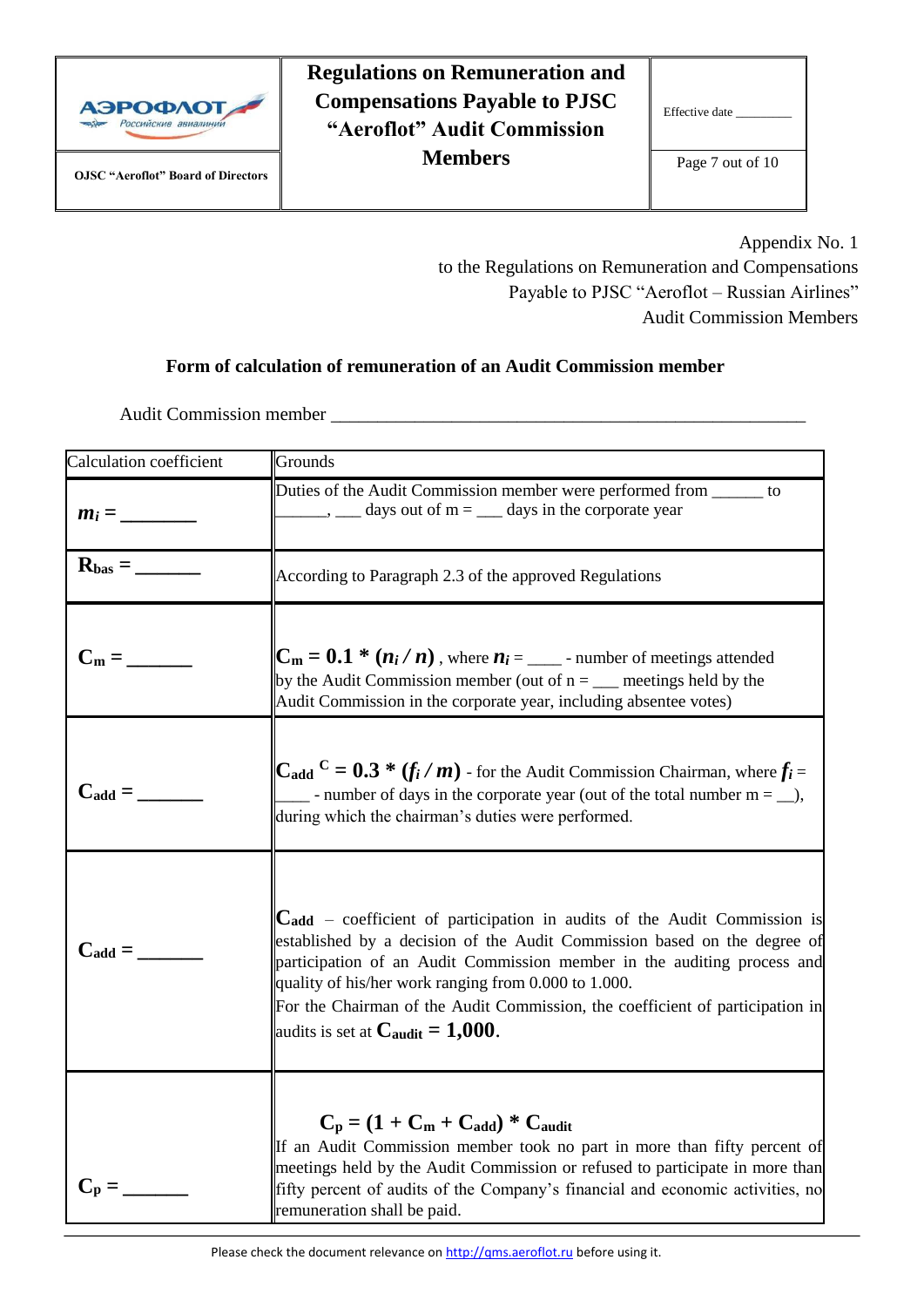| АЭРОФЛО<br>Российские авиалини<br><b>OJSC "Aeroflot" Board of Directors</b>                  | <b>Regulations on Remuneration and</b><br><b>Compensations Payable to PJSC</b><br>"Aeroflot" Audit Commission<br><b>Members</b>                                                                                                                                                                                                                                                                                                                                                                                                                                                                                                                                                                                                                     | Effective date<br>Page 8 out of 10 |
|----------------------------------------------------------------------------------------------|-----------------------------------------------------------------------------------------------------------------------------------------------------------------------------------------------------------------------------------------------------------------------------------------------------------------------------------------------------------------------------------------------------------------------------------------------------------------------------------------------------------------------------------------------------------------------------------------------------------------------------------------------------------------------------------------------------------------------------------------------------|------------------------------------|
| Request for increasing $C_P$<br>in connection with additional<br>audits to $C_P =$<br>$(by_$ | $\ $ ( $C_p = 0,000$ ). Basic remuneration of an Audit Commission member shall not<br>be redistributed among the other members of the Audit Commission in this<br>case.<br>If an Audit Commission member in the corporate year actively<br>participated in additional audits of the Audit Commission held according<br>to a decision of the general meeting of shareholders, the Company's<br>Board of Directors, or upon request of the Company's shareholder(s)<br>holding in total at least 10 percent of the Company's voting shares, the<br>chairman of the Audit Commission may ask the general meeting of<br>shareholders to increase the personal participation coefficient calculated<br>according to Paragraph 2.3, but no more than 20%. |                                    |
| $C_{\text{fact}} =$                                                                          | $\mathbf{R}_{\text{fact}} = \mathbf{R}_{\text{bas}} * (m_i/m) * C_{\text{P}}$                                                                                                                                                                                                                                                                                                                                                                                                                                                                                                                                                                                                                                                                       |                                    |

Audit Commission Chairman / Full name /

--------------------------------

To be filled in by the Audit Commission Chairman for each member of the Audit Commission (including the Audit Commission Chairman).

When calculating  $m_i$ , the period during which an Audit Commission member was subject to restrictions or ban on receiving any payments from commercial organizations was not taken into account.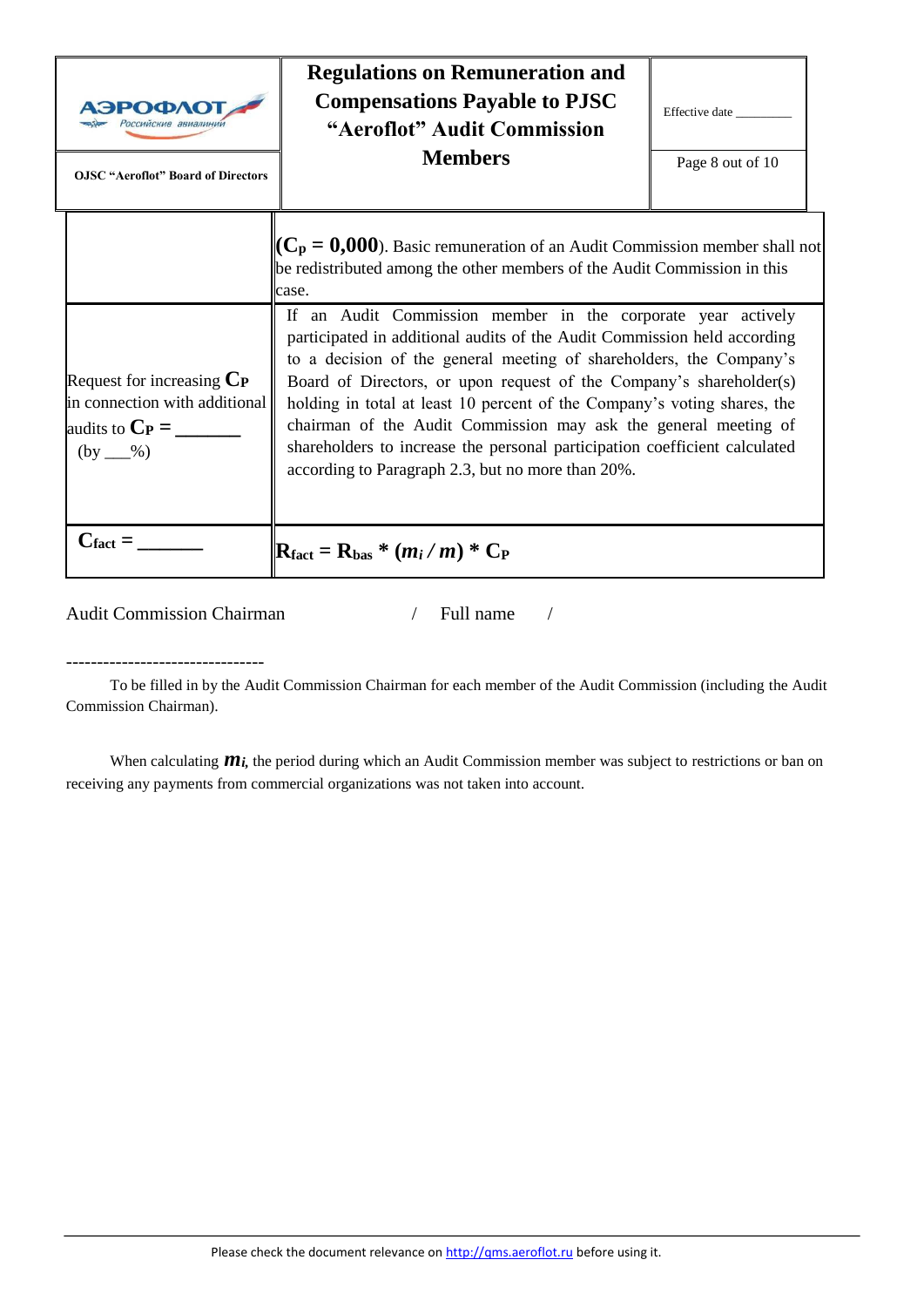

\_\_\_\_\_\_\_\_\_\_\_\_\_\_\_\_\_\_\_\_.

**Regulations on Remuneration and Compensations Payable to PJSC "Aeroflot" Audit Commission Members**

| Effective date   |
|------------------|
| Page 9 out of 10 |

Appendix No. 2

to the Regulations on Remuneration and Compensations Payable to PJSC "Aeroflot – Russian Airlines" Audit Commission Members

> Attn: General Director of PJSC "Aeroflot – Russian Airlines" Full name of the General Director

from Audit Commission member Audit Commission member's full name

\_\_\_\_\_\_\_\_\_\_\_\_\_\_\_\_\_\_\_\_\_\_\_\_\_\_\_\_\_\_\_\_\_

\_\_\_\_\_\_\_\_\_\_\_\_\_\_\_\_\_\_\_\_\_\_\_\_\_\_\_\_\_\_\_\_\_

#### **Remuneration Request**

I hereby ask you to order to pay remuneration to me for having performed my duties as a member of the Audit Commission of PJSC "Aeroflot – Russian Airlines" over a period of

The remuneration amount relevant to performance of my duties as a member of the Audit Commission of PJSC "Aeroflot – Russian Airlines" over a period of \_\_\_\_\_\_\_\_\_\_\_ was approved by a decision of the general meeting of shareholders of PJSC "Aeroflot – Russian Airlines" \_\_\_\_\_\_\_\_\_\_\_\_\_\_\_\_\_ dated \_\_\_\_\_\_\_\_\_\_\_\_\_\_\_\_\_\_ amounting to \_\_\_\_\_\_\_\_\_\_\_\_\_\_ rubles.

I hereby confirm that in the said period I was not subject to any restrictions or ban on receiving payments from commercial organizations imposed by federal laws.

I ask you to pay remuneration to me in cash; by transferring it to the bank (deposit) account (specify the bank account details).

\_\_\_\_\_\_\_\_\_\_\_\_\_\_\_\_\_\_\_\_\_\_\_\_\_\_\_\_\_\_\_\_\_\_\_\_\_\_\_\_\_\_\_\_\_\_\_\_\_\_\_\_\_\_\_\_\_\_\_\_\_\_\_\_\_\_\_\_\_\_\_\_\_\_\_\_\_\_\_\_ \_\_\_\_\_\_\_\_\_\_\_\_\_\_\_\_\_\_\_\_\_\_\_\_\_\_\_\_\_\_\_\_\_\_\_\_\_\_\_\_\_\_\_\_\_\_\_\_\_\_\_\_\_\_\_\_\_\_\_\_\_\_\_\_\_\_\_\_\_\_\_\_\_\_\_\_\_\_\_\_.

Date \_\_\_\_\_\_\_\_\_\_\_ \_\_\_\_\_\_\_\_\_\_\_\_\_\_/full name/